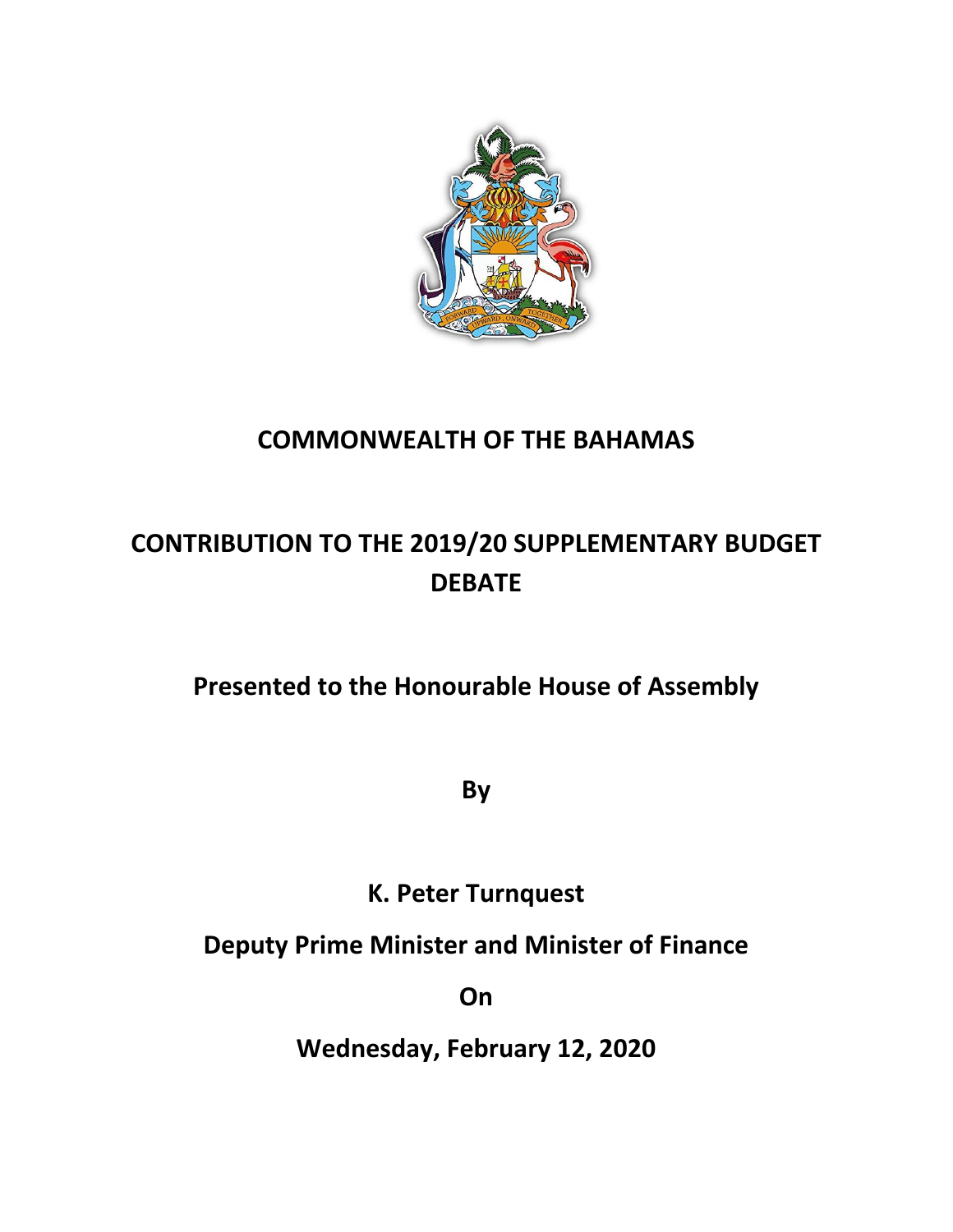## Mr. Speaker,

I rise to make this presentation on behalf of the wonderful people of East Grand Bahama, who's resilience and faith in equity and fairness has been tested, battered by winds of loss and change and savaged by seas of tumult and uncertainty, but yet remain proud, strong and expectant. I encourage them today as I encourage EVEN myself, that trouble does not last always, and while weeping may endure for a night, JOY comes in the morning!

#### Mr. Speaker,

Two weeks ago, I presented to this Honourable House the supplementary appropriations and borrowing resolution for the 2019/20 Supplementary, or 'Hurricane Dorian" Budget. Together, those appropriations and borrowing resolutions represent the Government's revised spending and borrowing plan to rebound from the catastrophic impact of Hurricane Dorian. They represent our roadmap for restoring what Dorian destroyed, and for rebuilding a more resilient Grand Bahama and Abaco.

## **Introduction - We are One Nation**

Mr Speaker,

When we pledge our allegiance to the flag and to the Commonwealth of The Bahamas, all of us declare as Bahamians, that we are one people united in love and service.

This oath we make is not to be spoken as if words are hollow. No, Mr Speaker, it represents a powerful premise that is as old as our African ancestry.

It is embodied in the Zulu philosophy of living: The Ubuntu principle that translates to mean, "I am because we are".

From time to time, circumstances have a way of putting this solemn promise to the test.

## **They have a way of checking whether this nation is truly a Family of Islands…**

Or whether we are all alone, on distant rocks, spread across miles and miles of ocean.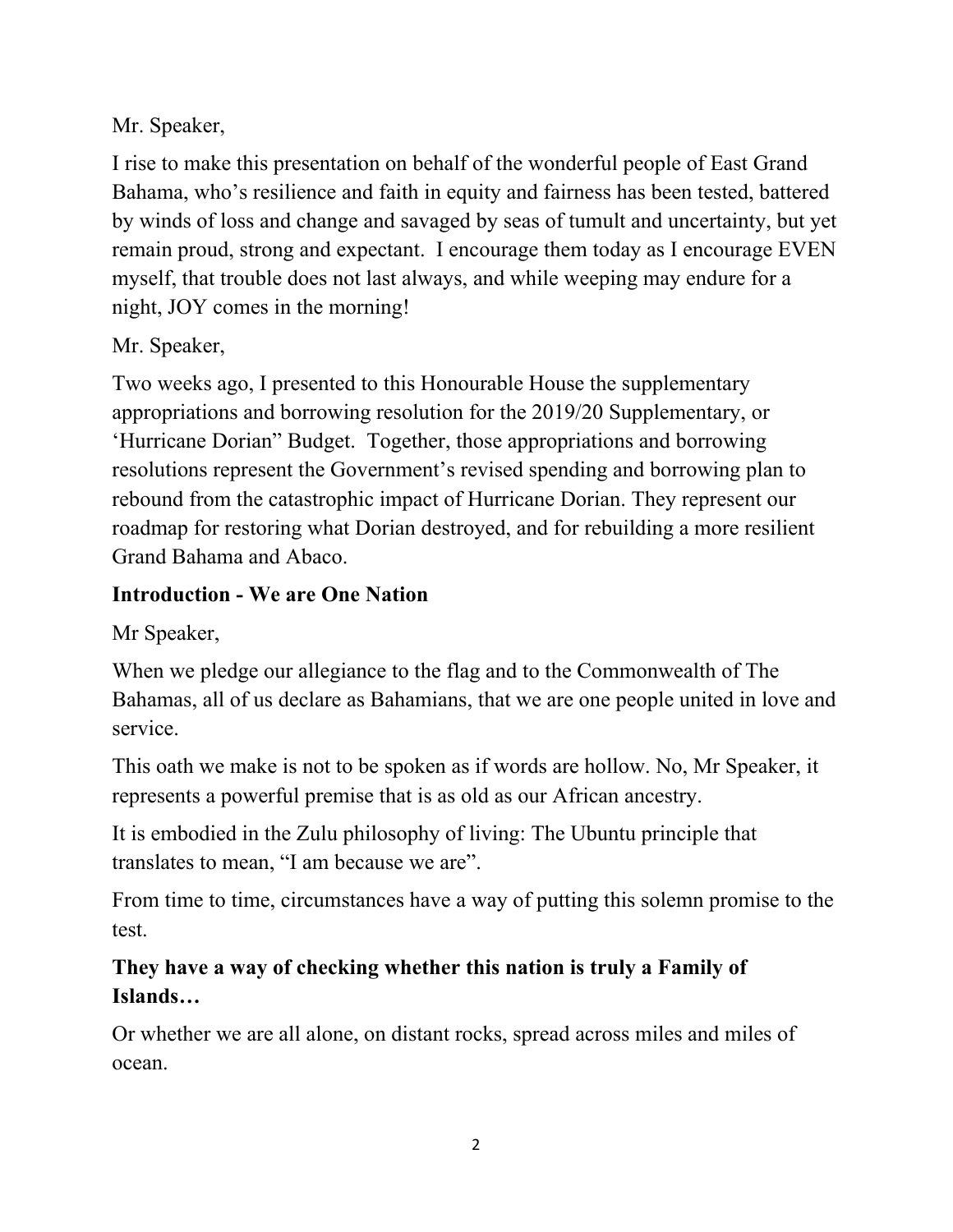Circumstances have a way of bringing us to our knees, to see if we are truly connected by the values we share, by the pledge we make to be our brother's keepers.

Mr Speaker,

That test of our honour came last year, on one dreaded September weekend, when Hurricane Dorian bulldozed its way through the Abacos and swallowed up parts of Grand Bahama.

And today, Mr Speaker, we are here to say and to show, our People in Grand Bahama, Abaco and, by extension, the rest of The Bahamas, the support and solidarity of their Government.

Unfortunately, Mr. Speaker, the Family Islands do not always feel they have priority as part of this Commonwealth. The truth is, sometimes the Central Government falls short.

But today is not that day…

**Today**, we declare, when one island suffers we all suffer, we will rise to the occasion together. **Today**, we pledge the full strength and support of the Government to make our nation whole again.

While we are here to debate the appropriations and borrowing resolutions for the 2019/20 Supplementary "Hurricane Dorian" Budget, this exercise is about much more than crunching numbers. This budget exercise represents a promise that we will not leave our people behind or turn our backs on Grand Bahama, Abaco or any of our **family**…of islands

Mr Speaker,

As I mentioned in my statement to this House during the laying of the Supplementary Budget, this Hurricane was catastrophic. Make no mistake. It evaporated \$3.4 billion in damages, losses and additional costs.

The recovery and restoration costs are of a magnitude unlike any other hurricane this country has ever experienced; **in fact…**, the damages and losses associated with Dorian are larger than those of Hurricane Irma and Hurricane Matthew, and the two prior hurricanes before them combined! It has created a massive challenge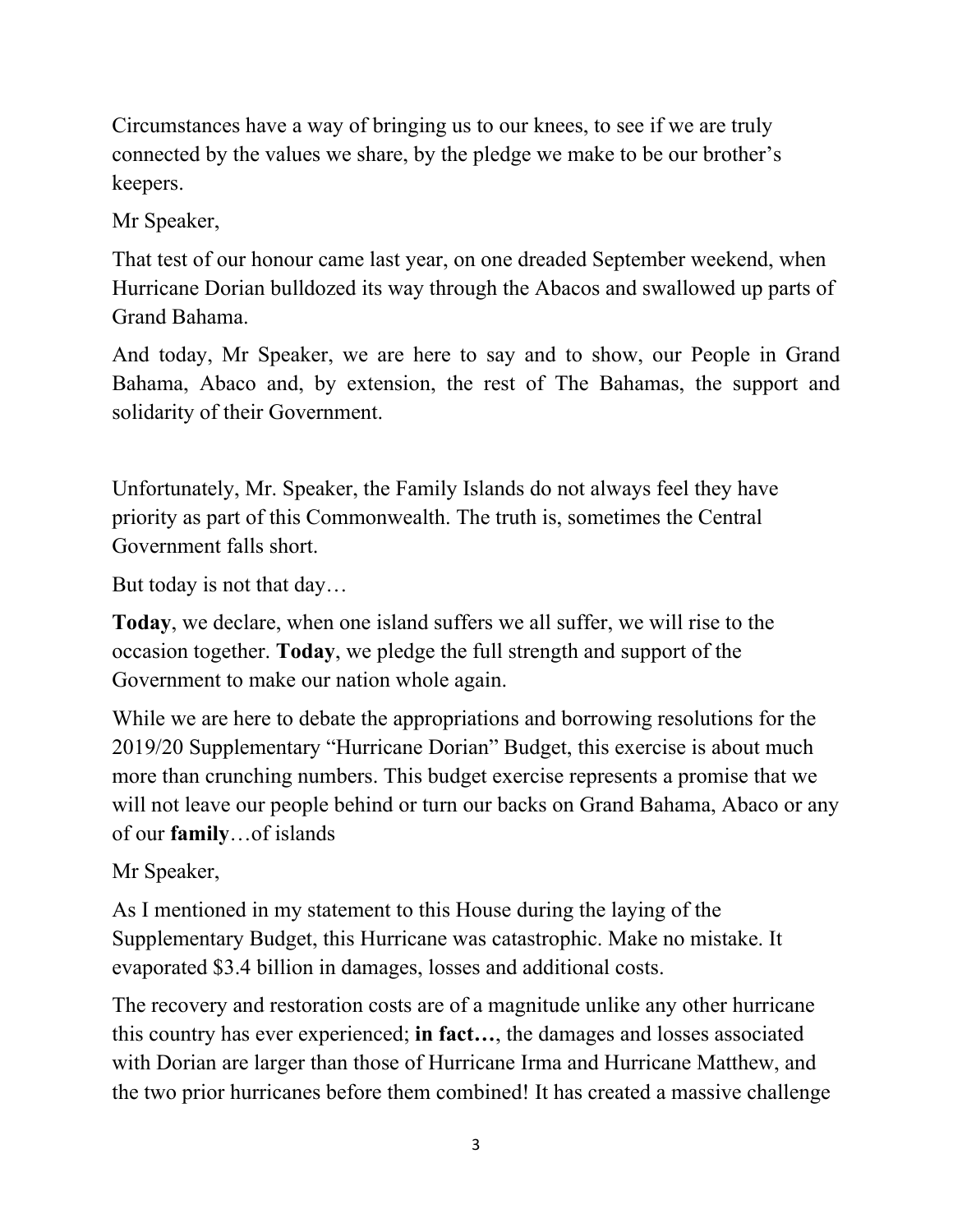that requires a massive response and, as we have assessed, the fiscal costs are unavoidable.

#### **A Budget That Reflects Our Values**

Mr. Speaker,

As a part of our immediate and long-term plans to support our citizens, we have committed to additional expenses to strengthen the social safety net for the most vulnerable individuals and families affected by the storm. This has meant additional investment in safety and security, education and health options, shelter and unemployment support.

We have allocated \$11.4 million toward unemployment benefits to ensure eligible persons that lost their jobs receive unemployment benefits from the National Insurance Board for an extended period. This is putting money in the pockets of storm victims, helping them to sustain themselves as best as possible while working to restore their lives.

Our policies to support individuals and families come as a necessary cost. Unfortunately, what we have in available resources is significantly less than what we need. Although counter to our fiscal consolidation objective, borrowing is the only immediate choice we have that is in the best interest of the Bahamian people given the alternatives. So, we are borrowing to lift people from hardship to a path of more stable and sustainable living.

The additional borrowing we have requested is not for idle purposes. We are also investing to sustainably rebuild the economies of Grand Bahama and Abaco. The damage and losses to infrastructure alone as a result of Hurricane Dorian is very tangible, at over \$450 million dollars. It means clinics that are no longer accessible and therefore parents, having to drive miles and miles instead of down the road to attend to a sick child. It means roads that are still impassable or severely damaged. It means water systems that are still not operating properly. The inaccessibility of these services impacts the lives of real people.

Mr. Speaker, so much work has already been done for the restoration, but we need additional resources to complete the massive task at hand.

Fellow Bahamians,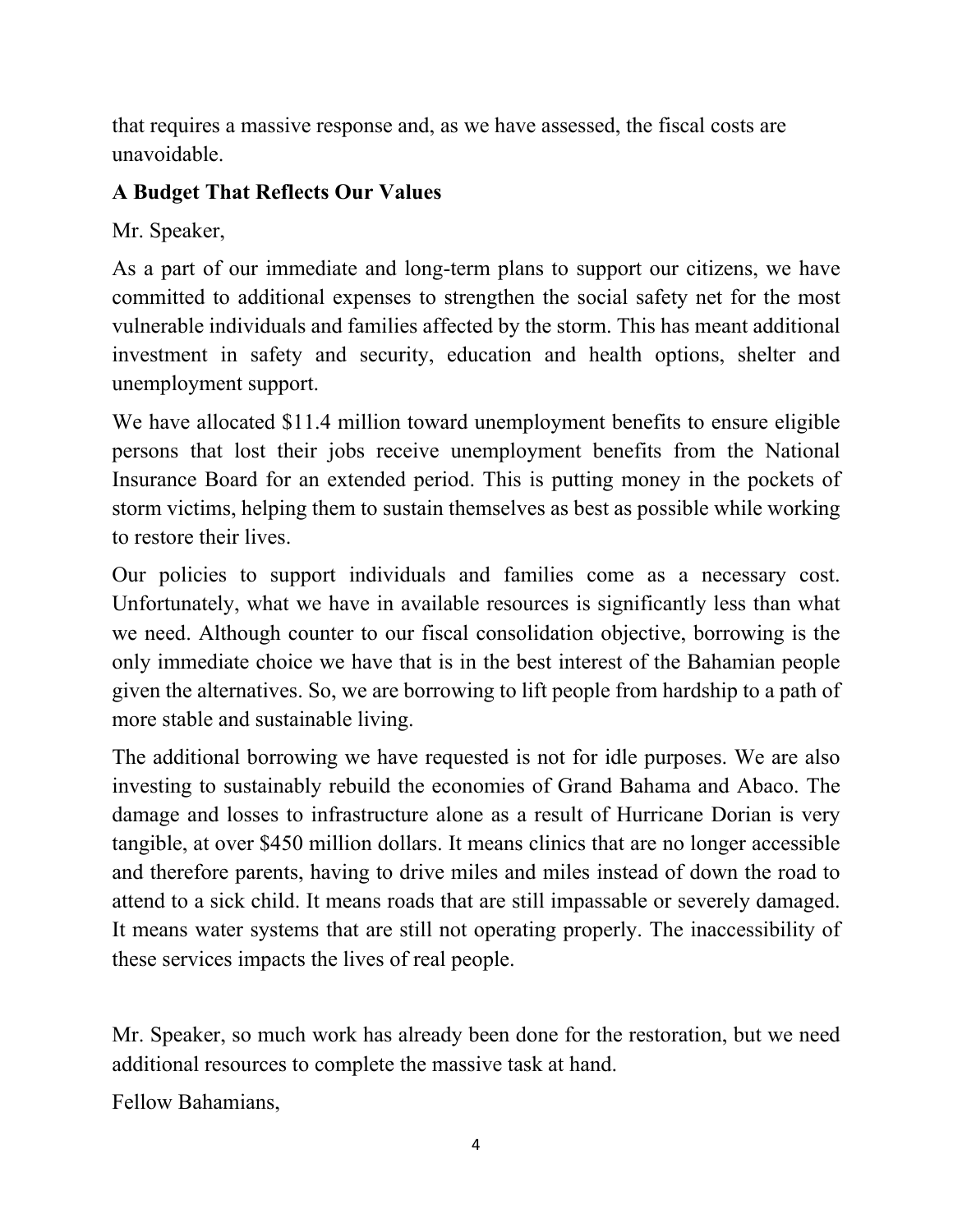Unfortunately, we cannot just wish away the cost of this reconstruction. We have allocated approximately \$214.2 million in capital projects over the next three years, because these infrastructure investments are required so that schools, clinics, roads, electrical and water utilities are restored; so that storm victims can rebuild their homes and businesses, and get on with their lives as soon as possible.

While we are providing for the immediate needs of Grand Bahama and Abaco, we are also thinking progressively about the future needs of the country.

Our country has found itself at the frontlines of the global climate crisis, which has exposed our extreme vulnerability to this invisible threat. It demands that we make strategic, long-term investments that build even more resilient communities, benefiting us now, and in the future. We are making these investments in Grand Bahama and Abaco and for the entire nation.

Mr. Speaker,

We have also implemented several fiscal policies to make the process of restarting a business and rebuilding a home easier, cheaper, and faster. We know that these have been beneficial to the victims of Hurricane Dorian, based on the number of residents who have made use of these tax incentives and concessions.

As of early February, the Revenue Unit at the Ministry of Finance received over 2,000 applications under the Exigency Order. Of this total, over 900 applications were for the importation of replacement vehicles, and over 1,200 applications for relief goods and other non-listed items.

In addition to providing tax relief through duty and VAT exemptions, the Government designated parts of Abaco and Grand Bahama as Special Economic Recovery Zones (SERZ), which included designating these islands as VAT-free until June 2020.

Under the Special Economic Recovery Zone (or SERZ) programme, the Government waived business licence fees for all new businesses, and existing businesses with an employee count of at least 60 percent of their pre-Dorian level by December 2020. We also extended provisional licences to all businesses in Abaco and Grand Bahama with the exception of potentially hazardous undertakings; waived Real Property Tax on properties that met the criteria to ensure they were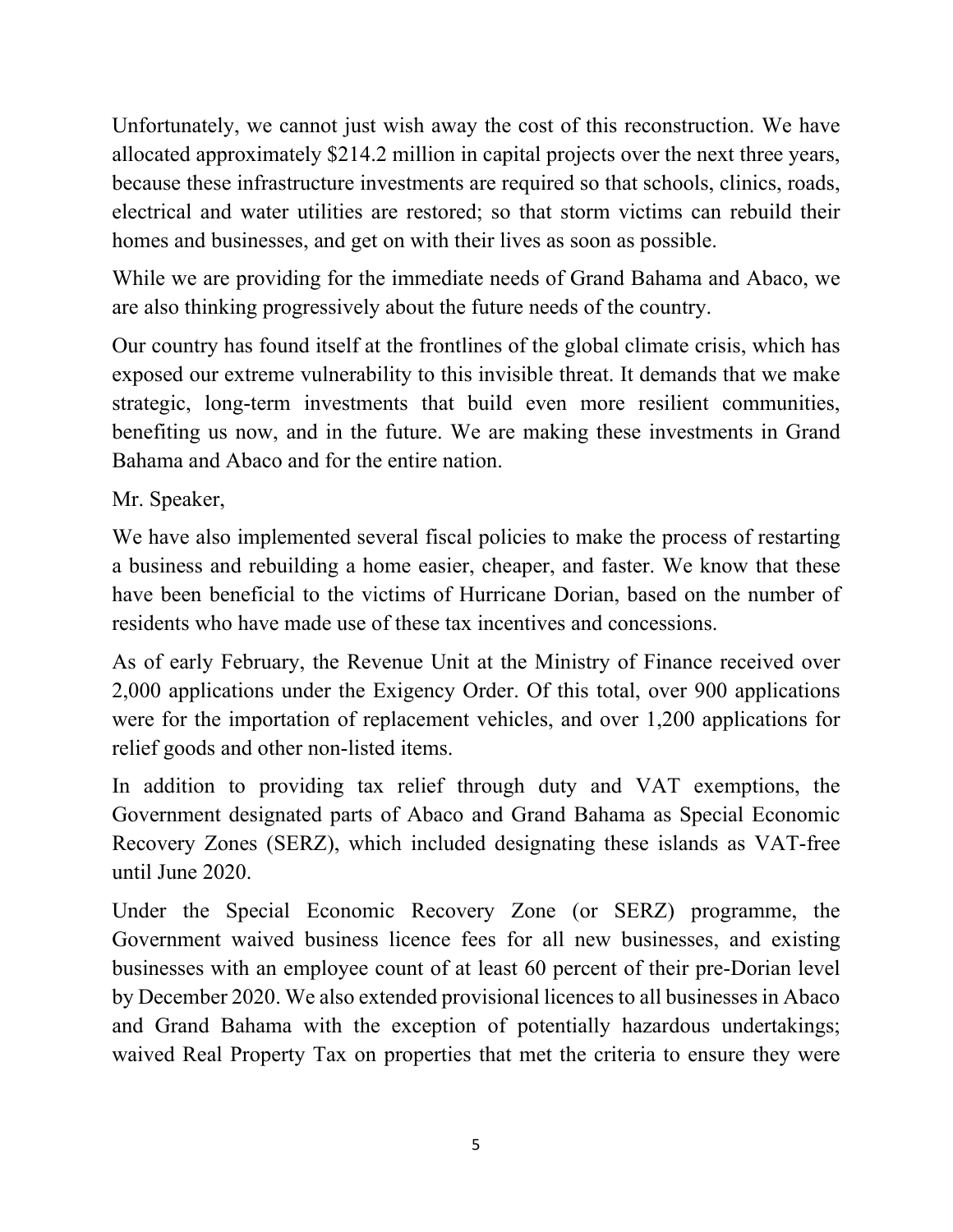restored; and extended a VAT credit of up to 50 percent on the sale of qualifying real property.

This means that businesses can get restarted faster, supply more jobs to the economy, and ultimately provide opportunity for people to restore their lives.

Again, we are ensuring that persons from Great Abaco, across the cays, all the way up the archipelago to East End, Grand Bahama and to the tip of West End benefit in a real and tangible way. As the residents of these communities start to put the pieces of their lives back together, these incentives will help them to do more with less, making recovery slightly easier.

I am pleased to say that the elements of this innovative SERZ programme have established a pioneering and visionary approach to providing direct support and assistance to Bahamians in a way that had never been contemplated before in the history of the country. This is yet another shining example of how this Minnis administration is about doing things, unlike others who only talk about things.

Mr. Speaker,

Since we took Office, our commitment to small businesses has been unwavering. Part of the massive response needed has been support for MSMEs. The Government established a \$10 million loan guarantee and equity financing programme to allow Bahamian MSMEs to acquire up to \$500,000 in financing to restart their businesses that were lost or damaged due to Hurricane Dorian.

I am happy to announce that \$2.2 million has already been approved in funding for businesses affected by the hurricane under this program. That's right, \$2.2 million is being injected into the economies of Grand Bahama and Abaco through small businesses to help them restart, rebuild, and recover!

Mr. Speaker,

I seem to recall the Member for Exuma and Ragged Island blasting this Administration days after we published the 2019 Fiscal Strategy Report, claiming we were too focused on managing deficits instead of fostering economic growth. While the side opposite might be incapable of multitasking, we are demonstrating true governance by being able to handle all our responsibilities at the same time.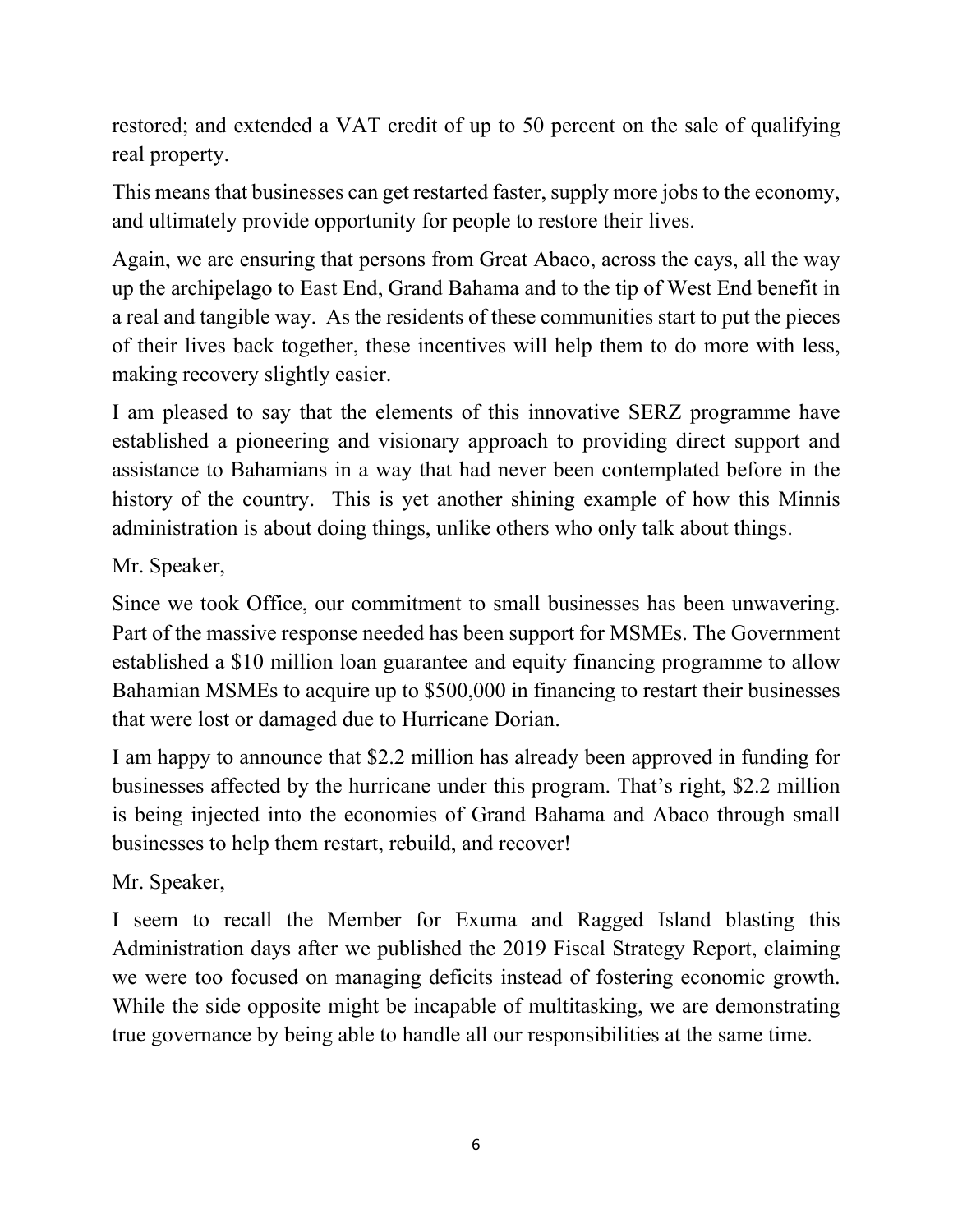We are putting direct funds into the dreams and aspirations of hundreds of Bahamian entrepreneurs and building their capacity to create and nurture successful businesses to foster growth as he himself has stated should be our goal.

We are rebuilding basic infrastructure and injecting money directly into the economy by way of capital projects that will stimulate economic activity and provide jobs for individuals and families to keep money in their pockets and build a more resilient Bahamas.

We are making our presence felt and using the resources at our disposal to provide tax relief and cash injections to affected individuals and the people who are most vulnerable.

No matter how many times the Opposition tries to convince the Bahamian people that we must choose between taking care of people, effectively managing the public purse and driving economic growth, we will reject that false choice.

## **The Best Choice in the Best Interest of the People.**

Mr Speaker,

There is near universal consensus that we must honor our obligations to Grand Bahama and Abaco. In fact, the Opposition has criticized us for not providing even more tax concessions. That is all well and good, but we cannot wish away the real cost of reconstruction. And we can't forget that before Dorian, the Government was already projecting to be \$137 million short in terms of deficit financing. I remind members opposite that our deficit of \$212 Million last fiscal year happened to be the lowest deficit in nearly a decade, thanks to our ability to develop and follow through on effective budgetary management.

As much as we have been proud of our successes to date with fiscal consolidation, our efforts were no match for the ferocity of Hurricane Dorian. These efforts have helped us to be in a better position, but they were not enough to mitigate the full impact of this unprecedented storm.

Our tabling to Parliament and the Bahamian people of a Supplementary "Hurricane Dorian" Budget presents the facts of all hurricane related expenditure and shows the revised budgetary estimates for the remainder of 2019/20.

● It shows the \$232.6 million in revenue loss as a result of tax revenue lost and forgone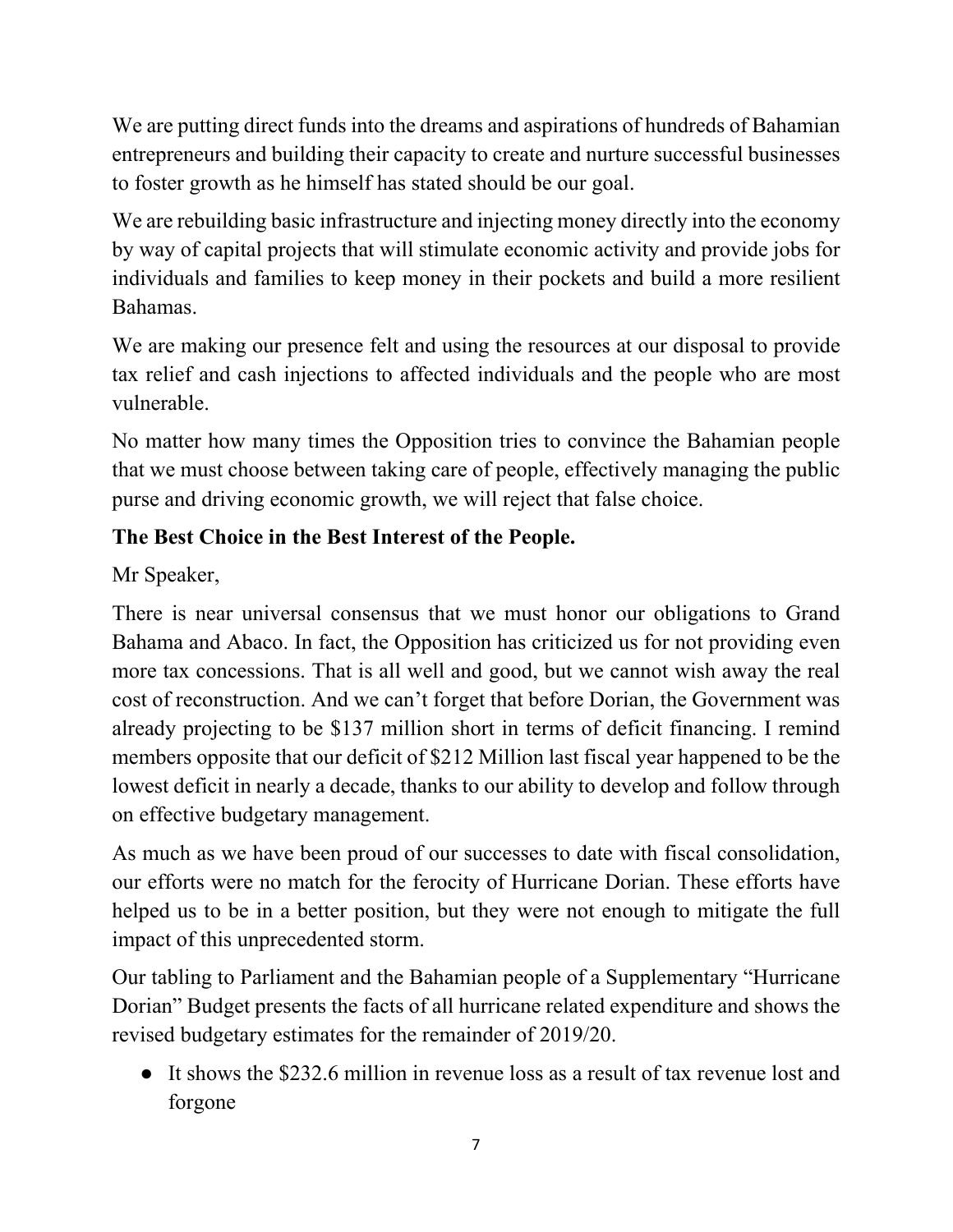- It shows the \$182.7 million in new Hurricane Dorian expenditures
- It shows the \$119.9 million in liabilities deferred by previous governments
- It shows the \$5.5 million in new interest charges as a result of our new debt

The price tag of these necessary and unavoidable expenditures is \$540.7 million.

## Mr. Speaker,

We are not obscuring or hiding the fact that some of the expenses in our revised estimates are targeted at other critical governing priorities. These are important policy commitments that we felt merited immediate consideration. Our accounting for them in the supplementary budget further solidifies our commitment to transparent fiscal management. The \$4.5 million we allocated for nurses' back pay, for example, was a debt we could not shift down the road. The \$20.4 million for renovations at the Princess Margaret Hospital were and are critical for the delivery of quality healthcare for Bahamians.

The truth of the matter is that the financial laws of The Bahamas contemplate contingency expenditure during the year, which is why we have a Contingency Fund. All administrations make use of this fund to address new and compelling priorities. The supplementary exercise gives us an opportunity to replenish the Contingency Fund, and this Government has availed itself of the opportunity to get this done in the most open and transparent way. What we have done to improve the integrity and credibility of our fiscal plan is to address these liabilities now.

Unlike our predecessors, we are not going to misrepresent the reality of our situation and seek to obscure our plans and hide from the truth. As is our way, we are explaining to the Bahamian people what we are doing, and to advising them of the resulting implications of our plans.

## Mr. Speaker,

Unfortunately, the Government has very few immediate and realistic options to offset the legitimate obligations I just laid out.

We received a \$12.8M payout from our Caribbean Catastrophic Insurance Facility (CCRIF) as a result of a restructured policy, which I am proud to say we pioneered. In the past, insuring with the CCRIF had unfortunately become politically charged. Not everyone was convinced the insurance scheme was meeting our needs as an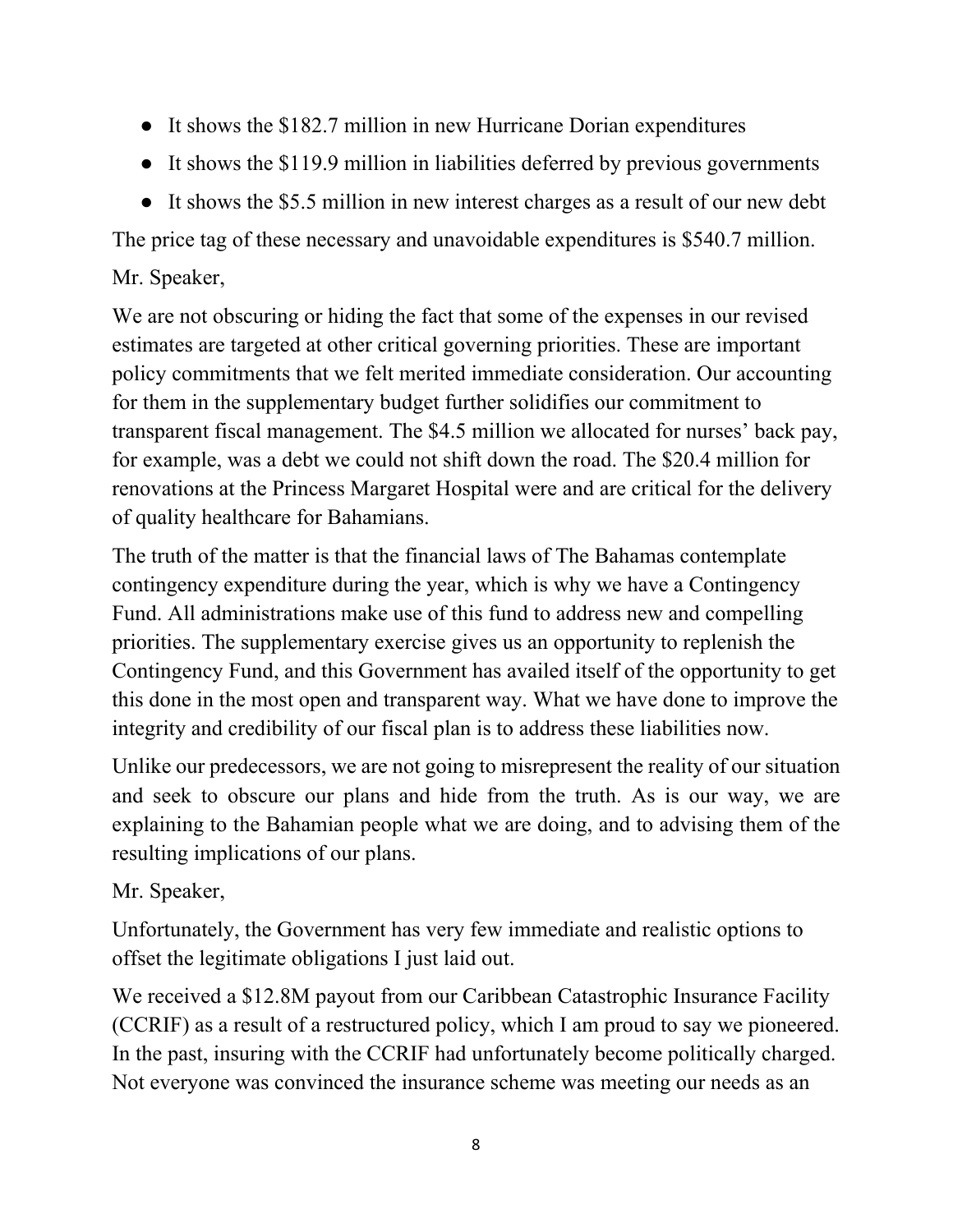archipelagic nation. We successfully renegotiated a better deal for The Bahamas, tailoring the policy to separate the archipelago into three geographic zones with unique parametric triggers for each region. Rather than throwing the baby out with the bathwater, we recognized that flexible insurance that allows for tailored coverage is essential to our multi-layered approach to disaster risk management and for meeting our country-specific disaster needs.

Aside from the CCRIF, we amended the law to allow funds transferred from the expired Dormant Accounts at the Central Bank to be used for disaster relief. The Government earmarked \$20 million from this fund: \$10 million of which is to support Micro, Small and Medium-Sized Enterprises (MSME) capital grants and credit programs.

If you look at the math, it speaks for itself: We have \$540.7 million in new and necessary financing requirements and only \$32.8 million in offsetting income. We are also looking at the possibility of GDP shrinking by one percentage point as a result of Hurricane Dorian.

As for donations, they are far less than what the public perceives: Many of the public pledges that have been reported are actually in-kind and not yet received, and many of them are actually donations to private sector organizations and not the Government.

According to data from the National Emergency Management Agency (NEMA), which receives donations on behalf of the Government, as at January 31, 2020, approximately \$9.4 million was received as actual cash donations, and another \$2.8 million in kind.

While this is certainly appreciated and has helped to cover costs associated with the acquisition of Recreational Vehicles (RV) for volunteers and staff that are on the ground working in Abaco and Grand Bahama, as well as with the temporary dome structures that are currently being erected in Spring City, Abaco, it simply is not enough to cover the greater cost of recovery of Hurricane Dorian. When you compare \$9.0 million in donated funding to cover over \$400 million in Dorian expenses and revenue losses, it is plain to see that our own resources are not enough for this massive response.

Mr. Speaker,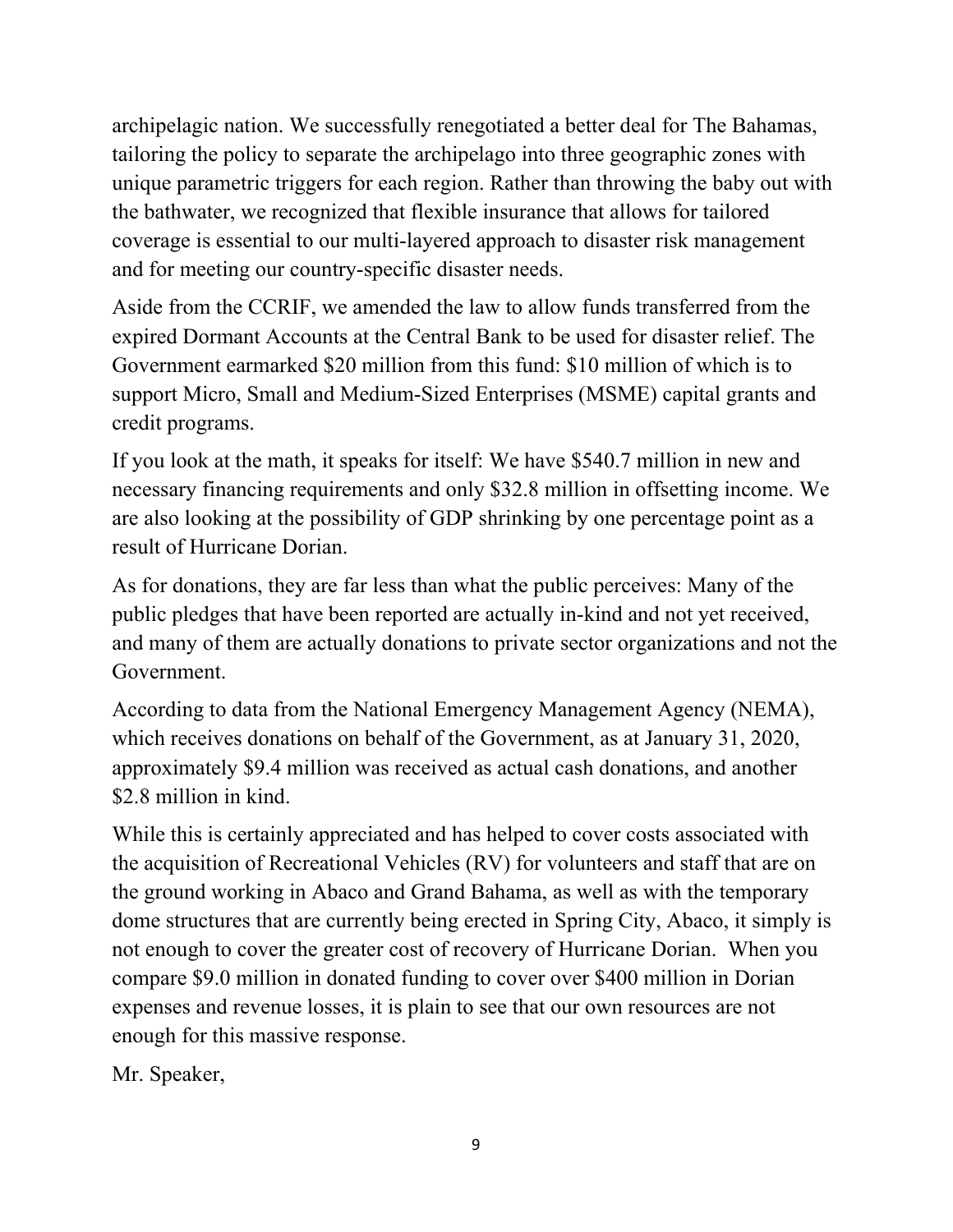Faced with this reality, the Government decided that it will not impose additional tax burdens on Bahamians to cover the cost of recovery. More taxes could slow down the already strained economy as people would consume less given the need to pay more in taxes. Although we have a large budget gap to close in the immediate term, this is not a viable option.

Therefore, the Government will NOT be increasing taxes, or introducing any new taxes, to cover the cost of Hurricane Dorian.

So, what are our alternative options? Well, we could slash spending by a few hundred million, but that means starving the economy of job opportunities and commercial activities by way of reduced capital and other major projects. Large spending cuts would also reduce the resources available to assist the vulnerable with social assistance benefits and other recurrent programs. To balance the budget in one swoop, we would have to cut total expenditure, across the board, by over 20 percent, based on spending estimates at the time of the National Budget. Indiscriminate cuts like this would affect everyone, and not just in the storm affected islands. This is not an option. The operations of the Government must continue to function. Again, the government realized that an economy of our size facing a \$3 billion hit would be further impacted negatively by massive cutbacks in public expenditure.

#### Mr Speaker,

The bottom-line is, the only way to finance these extraordinary expenses without breaking the backs of taxpayers, starving the economy of opportunity and draining the Government of already tight resources is to borrow - but only to do so consistent with an articulated plan to bring the budget back in line over the medium term.

Yes, we have considered that this will raise Government debt over the medium term. However, as you can see from the Fiscal Adjustment Plan laid out in our 2019 Fiscal Strategy Report, we have cautiously considered how best to manage the debt over the next five years, in an effort to reduce the debt ratio to no more than 50 percent of GDP over the next ten years, as prescribed by the Fiscal Responsibility Act, 2018.

Yes, we are departing temporarily from our original fiscal consolidation plan; however, given the options either to raise taxes higher or to cut spending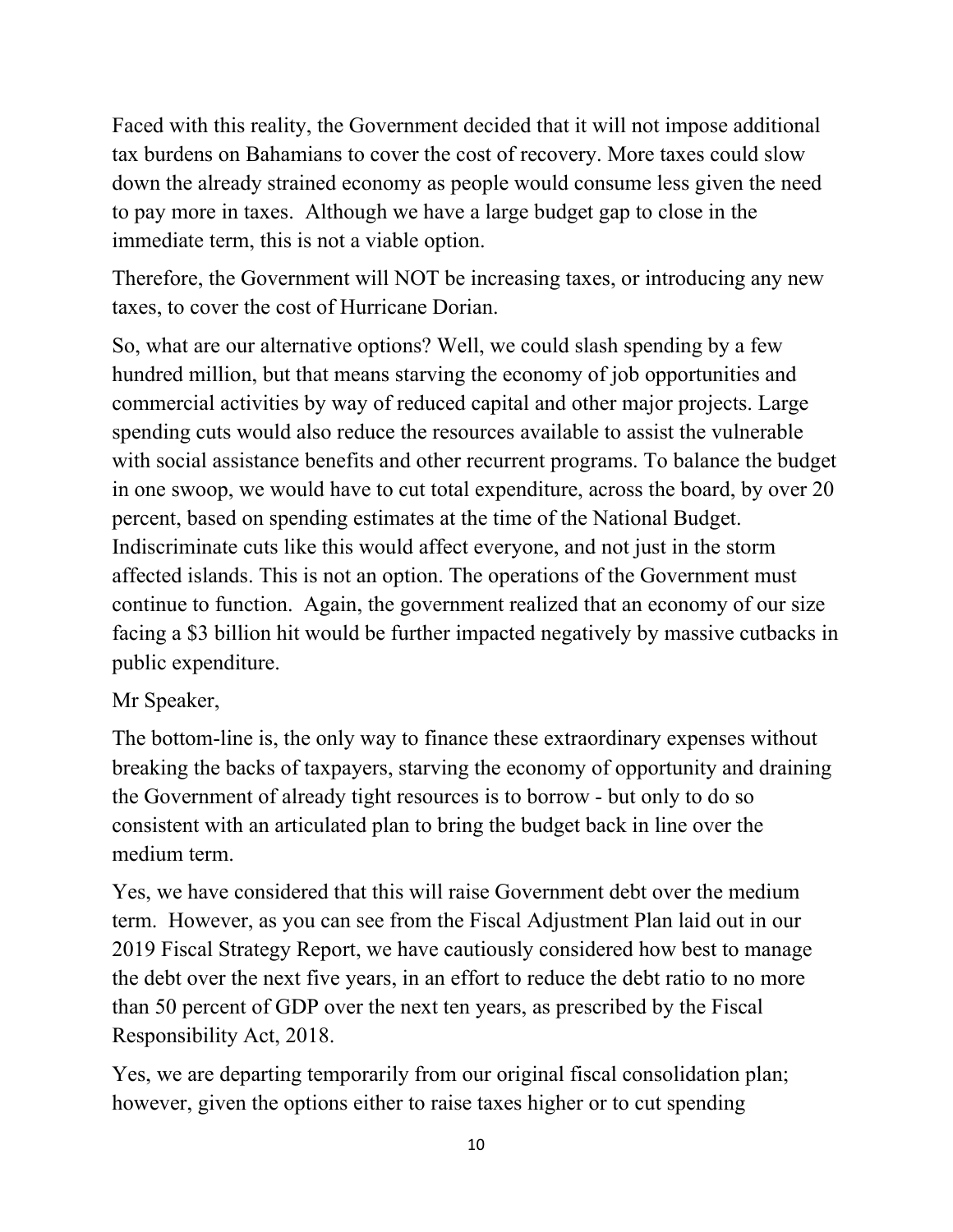drastically, the government took what we know to be the prudent decision to raise the necessary resources through increased borrowing - and to focus this borrowing largely to fix the infrastructure and to provide direct support for persons most impacted by Dorian.

## Mr. Speaker,

The Side Opposite loves to throw around misleading and bogus claims about the government's fiscal performance. They think they can scare the Bahamian people by peddling in misinformation, especially around the deficit and national debt. We are happy to compare records, because our record can stand against theirs any day of the week.

- In the first two budget cycles that the Christie/Davis Administration was solely responsible for, their cumulative deficit for 2012/13 and 2013/14 was \$1 billion
- By contrast, in our first two full budget cycles, 2017/18 and 2018/19, the cumulative deficit was \$627.7 million, and that included over \$180 million to pay off old PLP bills.
- Mr Speaker, the numbers speak for themselves. They added \$1 billion to the national debt in two years to cover their deficit shortfalls, while we were able to reduce this amount by almost \$400 million because of our effective fiscal consolidation strategy.

They are no experts on fiscal propriety, and honestly, I hate having to waste time to bring up their sorry record, but as long as they insist on spreading falsehoods, I will persist in reminding the world about their unforgivable performance as stewards of the people's money.

The Members Opposite are masters at projection. They think we don't have a plan, but that is because they are unfamiliar with planning. They claim we are borrowing by the billions, but that is because they are masters at fiscal mismanagement. While they have been talking, we have been busy reducing the PLP's massive deficit by 68% in just two years. So, let them talk with empty words, Mr Speaker. We will let our record speak for itself.

Mr Speaker,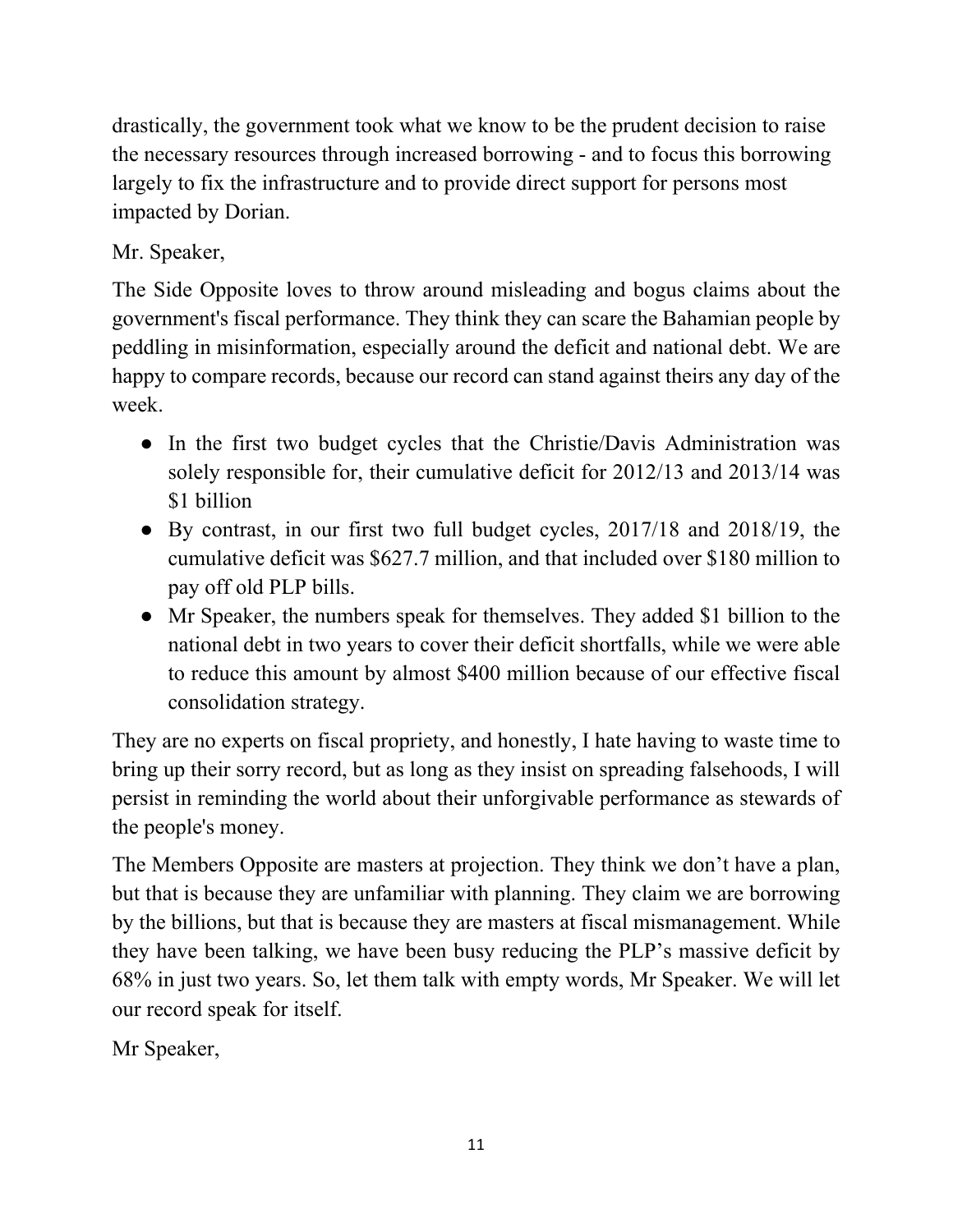While I am on the question of misinformation, let me address a few other questions that have come up in the media since the tabling of the Supplementary Budget.

I understand the Member for Pineridge has questions about the \$100 million IDB loan, and how these proceeds will be spent. May I remind him that we are now in a new era of fiscal transparency where all matters are disclosed for public consumption. He can go online at any time and find this information in the Fiscal Strategy Report, published on the Government's new budget website, and he can see the facts laid out in the Supplementary Budget Book. Further, he can call me at his leisure, so he has no reason to opine in the media regarding this query.

But for his benefit and the benefit of the public, let me state a few things clearly:

- 1. The IDB loan is one of the funding sources for our borrowing request. Specifically, we intend to draw down \$80 million from our available credit line.
- 2. The same is true of the \$50 million CDB loan. This amount is not separate from our borrowing resolution. The CDB is simply another funding source for our requested authorisation to borrow \$587.9 million .
- 3. I would have laid all of the potential sources of new financing in my statement to this House two weeks ago . The IDB loan and the CDB loan are included in these numbers.
- 4. There is one more thing to clear up that continues to be misrepresented: \$80 million inside this request is for debt conversion or refinancing. It is simply the Government converting short-term debt, to long term debt, as we work to manage our liabilities in a way that is fiscally prudent. This \$80 million is not new net financing that will add to our national debt.

## **A Temporary and Short-lived Deviation**

## Mr. Speaker,

Given the conduct of past Administrations, Bahamians have a legitimate reason to be concerned about a return to fiscal recklessness. The last time the country had a \$600+ million deficit, it was because the **Side Opposite** had set us on a path to fiscal ruin. For all their bluster, their track record on the subject of fiscal responsibility is only a quick Google search away.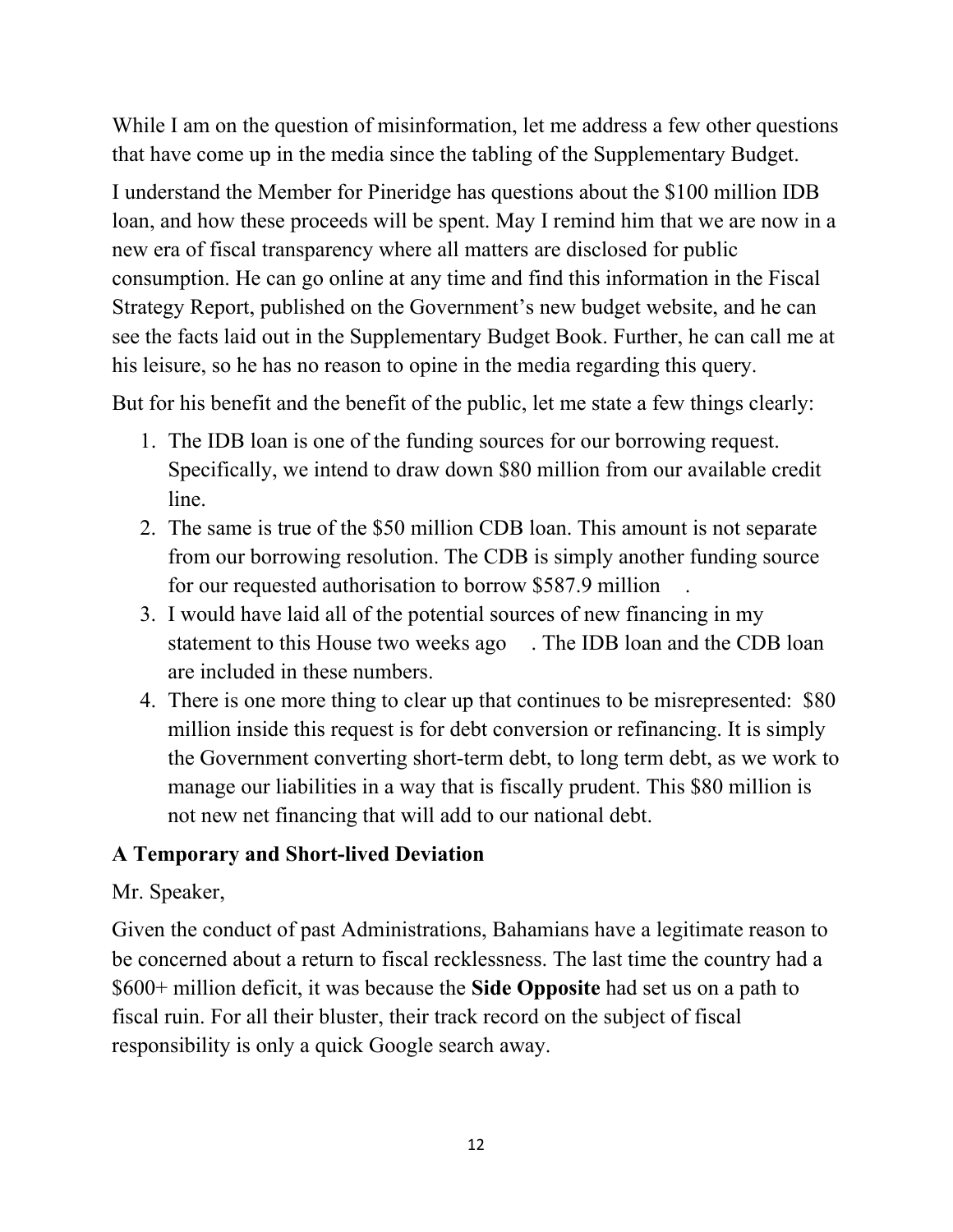We do things decidedly different and should not be confused with the Side Opposite. Mr Speaker, we will not use this disaster to abandon the principles of fiscal responsibility that we signed on to.

We have a proven track record of responsible fiscal management, we have a clearly articulated Fiscal Strategy, and we have a fiscal consolidation plan to guide us back towards our legally mandated targets.

As I mentioned earlier, since our coming to Office, we reduced the PLP's massive deficit by 68% in just two years. Correspondingly, the deficit ratio declined from 5.5 percent of GDP to 1.7 percent over the two-year period.

In the span of one fiscal year, this Administration slowed the growth of government debt by a full percentage point, on account of its use of fiscal discipline.

The truth, Mr. Speaker is that the Bahamian people know that the Minnis-led Government has done the hard work and exhibited the political fortitude to fix our fiscal situation. The Bahamian people now get annual fiscal strategy reports. They get comprehensive quarterly budget reports. They can go to the Government's budget website day or night and read for themselves how their tax dollars are being spent.

 Remember it's the Opposition that opposed the Fiscal Strategy Report, the Council empaneled to review and comment on the Government's fiscal plans , a clear sign of their intent to return to secret and unrestrained fiscal practices.

On the other hand, by our track record, we built credibility in our fiscal planning and delivered on the commitments made to the Bahamian people and have won the commendation of ratings agencies, IMF and other objective economic observers.

Mr. Speaker,

We have not proposed these changes without a plan to get back on track with our fiscal consolidation strategy. I've said it before, but perhaps it bears repeating so that we can fully dispel this notion. I can say confidently, that at this juncture, the Government has no intention of increasing or creating new taxes!

What we are doing is: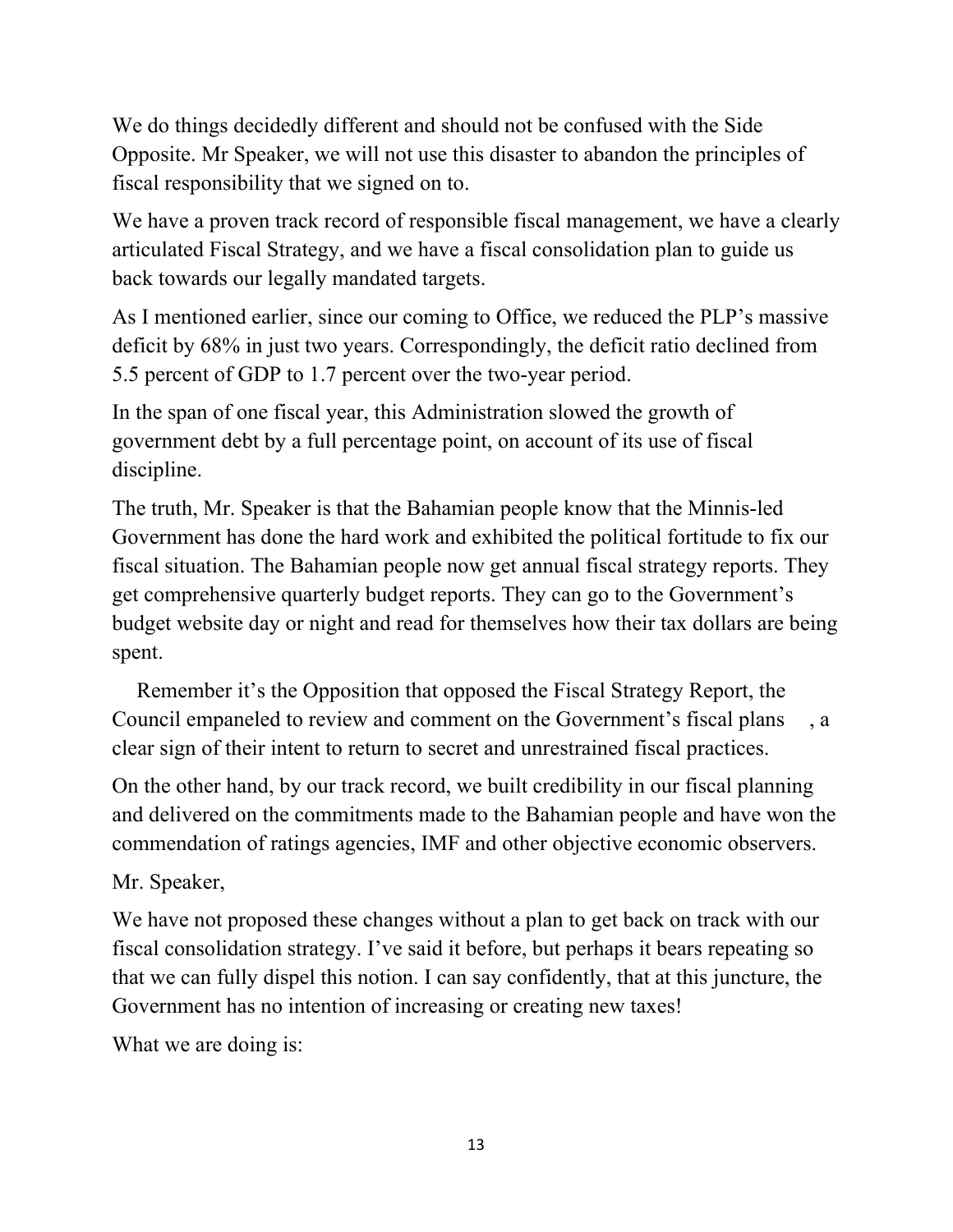- improving our tax administration, enhancing compliance and reducing leakage,
- digitizing the Government to make service delivery more efficient,
- introducing procurement legislation to optimize the pricing on goods and services,
- shifting to a more planned and programmatic approach to budgeting to eliminate waste in both recurrent and capital outlays,
- investing heavily in small business development to drive job creation and economic growth in the domestic economy.

In other words, Mr Speaker, we are not making haphazard decisions. We have a planned approach, unlike in the past where we saw debt spike with no plan to bring it under control; where we saw million-dollar projects start with no clear objective or discernible benefit.

That is not how we do things within this Administration. We are prioritizing policies that will maintain our fiscal health. We are investing in areas that are going to restore stability and spur economic growth now and for the future. We are spending in areas that lighten the burdens of Bahamians and residents who have suffered unimaginable loss from this tragedy. We are putting people first to get the country back on its feet as quickly as possible.

## **Conclusion**

Mr. Speaker,

Now that we know what is before us, we can say confidently that we are not dismayed even if temporarily burdened. This unprecedented natural disaster has leveled a major blow to the people and communities of Grand Bahama and Abaco, and on the Bahamian economy nationally. The needs right now and in the foreseeable future are therefore immense. In one fell swoop, on one dreaded September weekend, all our lives changed forever. Our friends and family, our fellow citizens lost their homes, their livelihoods, their sense of security and hopefulness and, for far too many...their lives.

But beyond the dark clouds that Hurricane Dorian brought to this nation, we remain an archipelago of resilience, hope, and **strength.** This Government has made the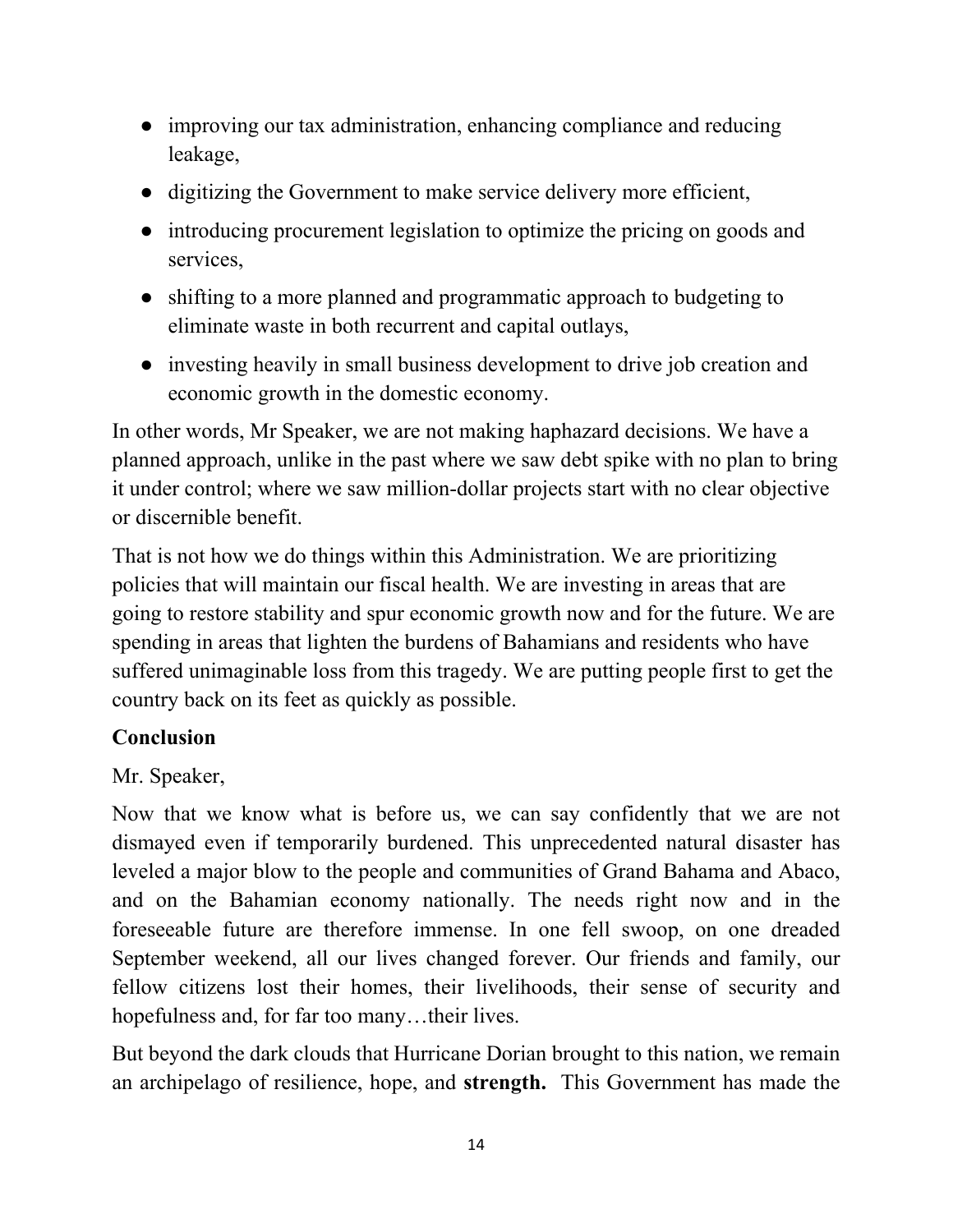recovery of its people and country a key priority for the remainder of this fiscal year, and well into the medium term, as we know rebuilding will take time. We have a stable fiscal footing and strong policies that will carry us through this period of rebuilding and propel us into the future.

The potential fruits of these policies have been reinforced by key stakeholders in both the international and domestic community. Last week, the Central Bank announced that they have revised their outlook for 2020 to flat, as opposed to the mild contraction that was previously forecasted. This was backed by visible improvements in the economy, which will continue to depend on strong tourism performance in the unaffected islands, and the steady recovery of Abaco and Grand Bahama. Likewise, the International Monetary Fund (IMF) recently noted in a press release following a staff visit that gradual recovery is already underway in The Bahamas. Again, this evidences the strength of the Government's pre-Dorian fiscal strategy and supports its effective steps to proactively respond to the massive recovery effort.

## Mr Speaker,

This Government will fulfill its responsibilities while maintaining our commitment to fiscal responsibility. We do not take this concept lightly. It is not just an intellectual phrase for us, or an air-filled promise for an international audience. It is a commitment to the Bahamian people to manage public resources with integrity, and in a transparent way that makes this Government accountable for exactly how these funds are used.

Fiscal responsibility is a guiding principle of this Administration's fiscal agenda, and the premise on which we will secure a large part of our socio-economic agenda. Without fiscal responsibility, our already scarce resources will be further drained. Without resources, we cannot invest in education, job training initiatives, healthcare, or renewable energy. Without investment in these initiatives, the economy will not grow.

Mr. Speaker,

A haphazard and unplanned approach to public finances is certainly not the trajectory we want to pursue for future generations. Intergenerational equality is a